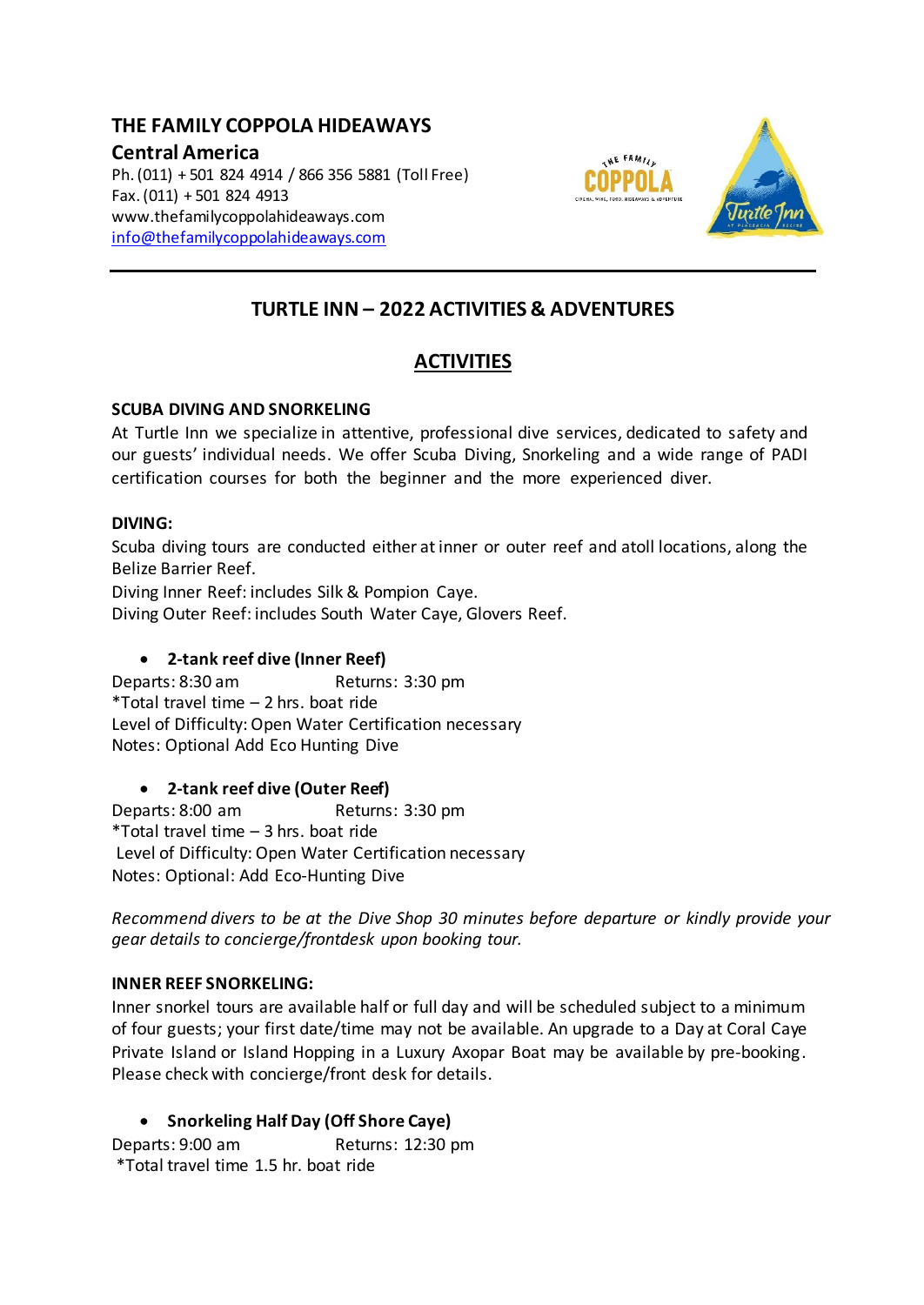## **Snorkeling Full Day (Inner Reef)**

Departs: 9:00 am Returns: 2:30 pm \*Total travel time 1.5 hr. boat ride

## **OUTER REEF SNORKELING:**

Outer Reef snorkel tours are available for a full day and will be scheduled subject to a minimum of six guests; your first date/time may not be available.

## **Snorkeling Full Day Silk and Pompion Caye:**

Departs: 8:30 am Returns: 3:30 pm \*Total travel time 2 hr. boat ride

**Snorkeling Full Day South Water Caye & Glovers Reef (Outer Reef)**

Departs: 8:00 am Returns: 3:30 pm \*Total travel time 3 hrs. boat ride *Recommend Snorkelers to be at the dive shop 15 mins before departure or provide gear sizes to concierge/Frontdesk upon booking tour.*

## **PADI COURSES**

- **Discover Scuba Diving (Resort Course):** If you've always wanted to try scuba diving, here's your chance to breathe underwater in a fun, convenient session. The course is done in one day and includes all material, equipment, one ocean dive and a PADI Discover Scuba Card.
- **Open Water Diver (Getting Certified):** PADI Open Water Diver is the most popular diver program in the world and your ticket to a lifetime of intense adventures. The course is done in four days and includes all material, equipment, four ocean dives and your temporary certification card upon completion.
- **Open Water Junior Diver (Getting Certified):** PADI Open Water Diver is the most popular diver program in the world and your ticket to a lifetime of intense adventures. The Junior program allows children between the ages of 10 – 14 years to obtain a dive certification. The course is done in four days and includes all material, equipment, four ocean dives and your temporary certification card upon completion.
- **Adventures in Diving/Advanced Course:** The Adventures in Diving course is designed to make diving more enjoyable for the new and the seasoned diver. This course involves a brief review and discussionabout your specific dive interests and five ocean dives.
- **Open Water Diver Referral:** If you have your signed paperwork showing completion of classroom and confined water from your instructor back home, we'll take care of the rest. Four ocean dives over two days and you're certified!
- **Scuba Review/Refresher Course:** Scuba Review is a quick confined water session that helps those of you who have been out of the water for a long period of time or to familiarize yourself with a new equipment purchase.

\*Total travel time depends on sites visited for the daily snorkeling/diving schedule.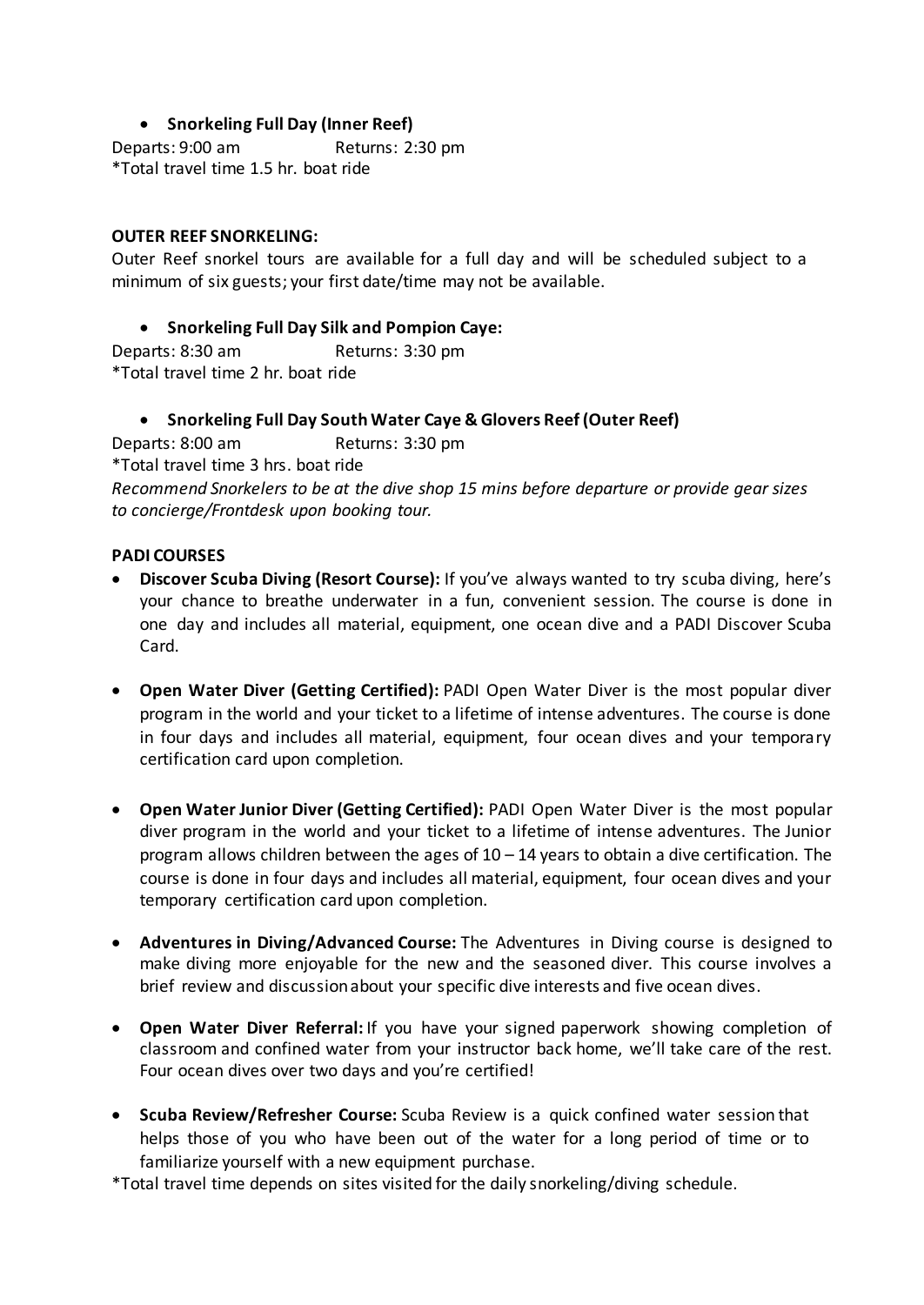## **FISHING:**

## **Trolling the reef – Half Day or Full Day**

Troll the reef in some of the most productive waters in the Caribbean. Barracuda, king mackerel, snapper and grouper are among the many species that thrive here. Tour includes all fishing gear. Please note this is not 'blue water' fishing for pelagic species. Departs: 7:00 am Returns: 11:00 am (Half Day) Departs: 7:00 am Returns: 4:00 pm (Full day)

\*Total travel time 2 hrs. Inner Reef boat ride

## **Salt Water Fly Fishing – Full Day Only**

Placencia is a haven for even the most experienced fly fisherman. The productive sand and coral flats off Placencia combine to offer the chance of salt water fly fishing's 'grand slam' of permit, bonefish, tarpon and snook. Our waters provide some of the best flyfishing in the Caribbean and we offer experienced and professional local guides. Departs: 7:00 am Returns: 4:00 pm \*Total travel time 2 hrs. boat ride (flats)

## **Salt Water Deep Sea Fishing – Full Day Only**

Several different size charter vessels are available fordeep sea fishing off the barrier reef of Belize. After cruising through the beautiful Cayes and private islands of the coastal area of the peninsula you will reach the 3,000 foot drop off at the barrier reef. This day can be combined with lunch on a private island or catered on board. **Please enquire with the Concierge for more details.**

**\*Approximate travel time is 3 hrs. in open water.**

## **YOGA**

Sunrise or Sunset Group yoga class is scheduled on minimum of 2 guests and maximum of 10 guests. Please inquire with concierge as booking is based on availability of yoga instructor.

## **SUNSET CRUISE**

The sunset over the distant Maya Mountains is nothing short of spectacular and there is no better place to see it from than the calm waters of the Placencia lagoon. The cruise is generally an hour to an hour and a half long and includes hors-d'oeuvres and your choice of red or white wine. Stay on the lookout for dolphins and manatees! Departs: 4:30 pm Returns: 6:00 pm

Level of Difficulty: Easy

## **MANATEE WATCH**

Enjoy a one and a half hour boat cruise in search of the shy and elusive West Indian manatee. We'll slowly cruise Placencia Lagoon by motor boat looking for neat trails of sea grass, the telltale signs that manatee have been munching their way along the bottom of the lagoon. We'll quietly head to where the Manatee congregate at the mouth of a freshwater creek.

Departs: 2:00 pm Returns: 3:30pm Level of Difficulty: Easy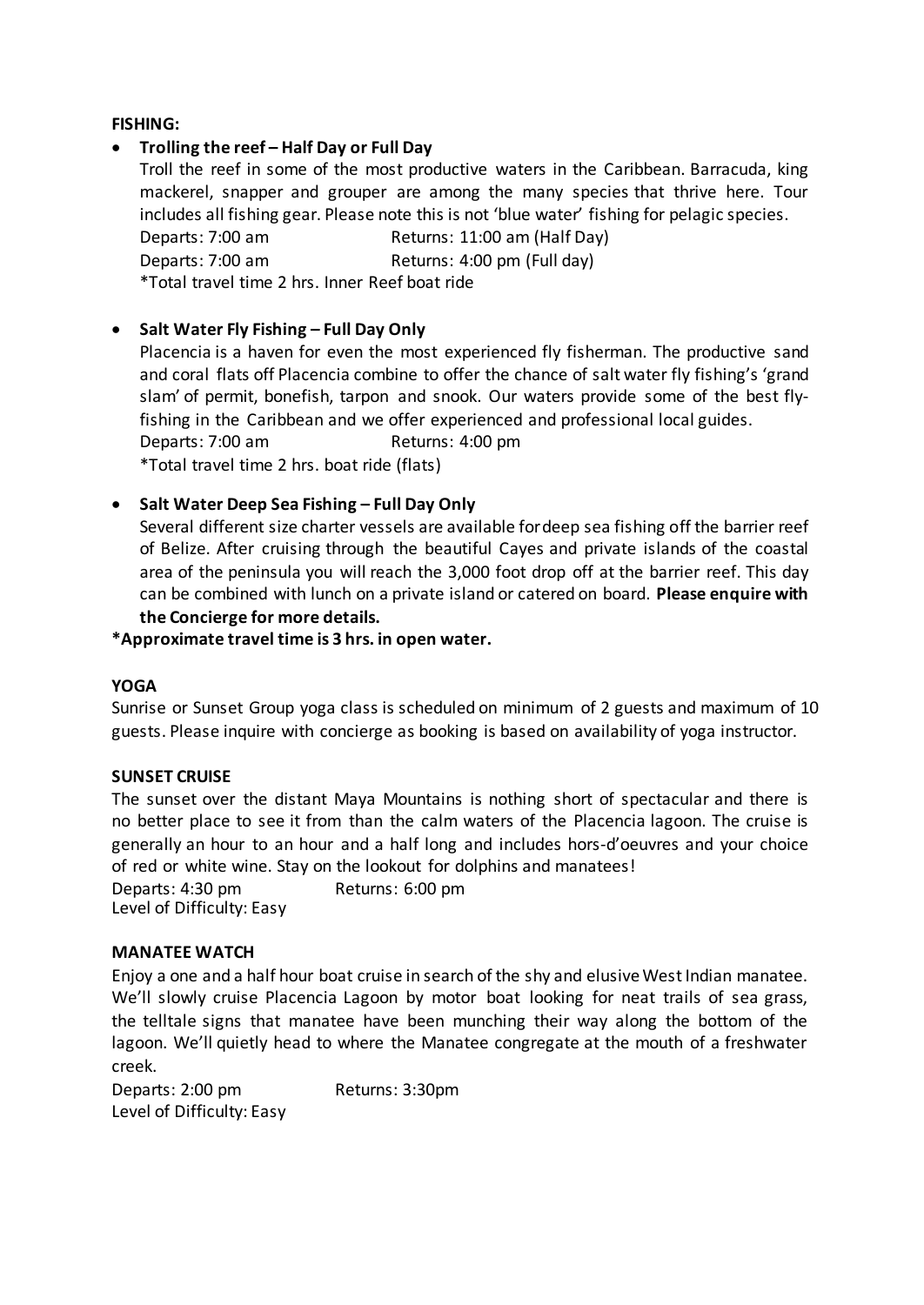#### **LAGOON KAYAKING**

Guided kayaking available for manatee spotting experiences in the Placencia Lagoon Departure time depends on guide availability. Please inquire with Concierge/Frontdesk Level of Difficulty: Moderate

*Turtle Inn also provides complimentary kayaks, trimarans and paddleboards right on our beach.*

## **ZIPLINE AT BOCAWINA**

Soar with the birds through the pristine canopy on the longest Zip Line course in Belize and Central America: approximately 2.5 miles. They have 12 platforms, 3 zip line courses over 2000 feet with the longest being over 2,300 feet; all set in the pristine jungle in the Mayflower Bocawina National Forest.

Half Day Zipline: Departs: 7:30 am or 12:30 pm Returns: 12:30 pm or 5:30 pm Attire: Long pants, T-shirt/ Long sleeves, Sunscreen, Insect Repellant, Hiking/Tennis shoes Age:  $3 - 6$  (Zips with Guide) and above Min Weight: 80 lbs Max Waist: 42" \*Total travel time 2.5 hrs. drive Level of Difficulty: Moderate

## **ZIPLINE & WATERFALL RAPELLING AT BOCAWINA: EXTREME ADVENTURE**

Combine ziplining with waterfall rappelling to make this an extreme adventure. There are two different rappelling options to meet all ages and skill levels. Climb to the top of 1,000ft Antelope Falls and Big Drop Falls where you can enjoy breathtaking views and a refreshing swim in the azure water. Afterwards you can rappel 500 feet down the side of the waterfall. The minimum weight restriction is 100 lbs. For more family friendly rappelling you can choose to hike to Bocawina Falls where you can rappel just 100 feet down. The minimum weight restriction is 50 lbs.

## **Bocawina Zipline & Antelope Waterfall Rappelling**

Departs: 7.30 am Returns: 4:00 pm Min Weight: 100 lbs Max Waist: 42" \*Total travel time 2.5 hrs. drive Level of Difficulty: Extreme

## **Bocawina Zipline & Bocawina Waterfall Rappelling**

Departs: 7:30 am Returns: 3:00 pm<br>
Min Weight: 80 lbs Max Waist: 42" Min Weight: 80 lbs \*Total travel time 2.5 hrs. drive Level of Difficulty: Moderate Waterfall is Seasonal

#### **Rappelling Attire:**

Bring bug repellent, long pants, t-shirt, bathing suit, sneakers (you do not mind getting wet and need to dry quickly), extra pair of clothing for zip line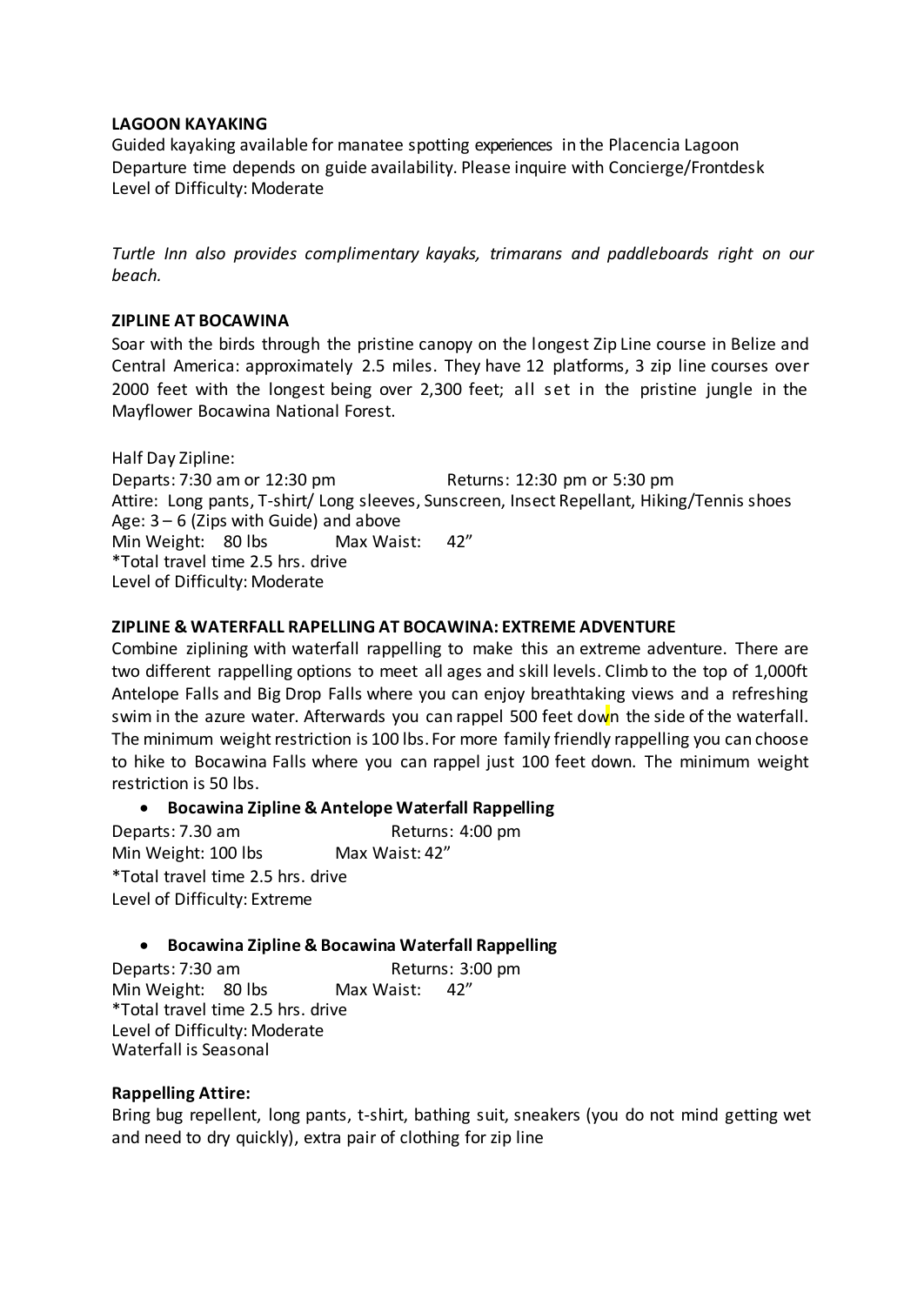## **MAYAN SKY CANOPY ZIPLINE AND RIVERTUBING (or WATERFALLS) ADVENTURE**

Located just 35 minutes away from Turtle Inn, this canopy tour is recommended for families with kids 5 years and older. It offers spectacular panoramic views as you zip line 7 different lines. To add more adventure to your day, combine this zip line tour with a fun river tubing through 2 rapids in the Stann Creek River or choose to relax by their breath-taking waterfalls nestled in the heart of the Southern mountains. Optional- a picnic lunch.

Departs: 8:00 am or 1:00 pm Returns: 12:30 pm or 5:00 pm

\*Total travel time 1.5 hr drive

Level of Difficulty: Moderate

Attire: Light shorts, light T-shirt, Insect Repellant, swimwear, water shoes, extra pair of clothing

**Important to note**: Max waist of 42", Min age for zipline is 5-year-old and 12-year-old for waterfall rappelling.

## **ZIPLINE AT BOCAWINA & ST HERMANS CAVE TUBING COMBO**

Combine ziplining with a cave tubing experience, a full day of fun! St. Herman's Cave is located within the Blue Hole National Park, approximately a 90 min drive from the Resort. You will be met by your private guide who will offer a unique and most memorable cave tubing experience. A picnic lunch will be served before driving to your second destination for your continued adventure at Mayflower Bocawina National Park which offers ziplining within pristine jungle and is considered to have the longest Zipline course within Belize and Central America.

Departs: 7:30 am Returns: 5:00 pm

\*Total travel time 3.5 hrs. drive

Level of Difficulty: Easy to Moderate

Attire: Light shorts, light T-shirt, Insect Repellant, swimwear, water shoes, extra pair of clothing

Min. height: 3.5 feet and above<br>Max Waist: 42 "Age Limit: 5

Age Limit: 5 and up

# **ORGANIC CHOCOLATE FARM AND MAYA CULTURAL EXPERIENCE OR NATURAL SPRING TUBING COMBO IN PUNTA GORDA**

Experience one of the best Maya Family-owned chocolate maker- Eladio's or Ixcaco farms located in the Toledo District. A guided tour of the plantation will teach you how they organically grow the cacao product followed by a hands-on chocolate making experience. Their "Dark Milk" chocolate has been awarded two stars, defined as "One of the best chocolates in the world, prized for its taste". Learn also about their culture as you accompany them for lunch with an authentic cuisine or enjoy a refreshing swim while also tubing in a Natural Spring. Recommend booking this tour one day prior. Departs: 8:00 am Returns: 5:00 pm \*Total travel time 3.5 hrs. drive

Level of Difficulty: Easy to Moderate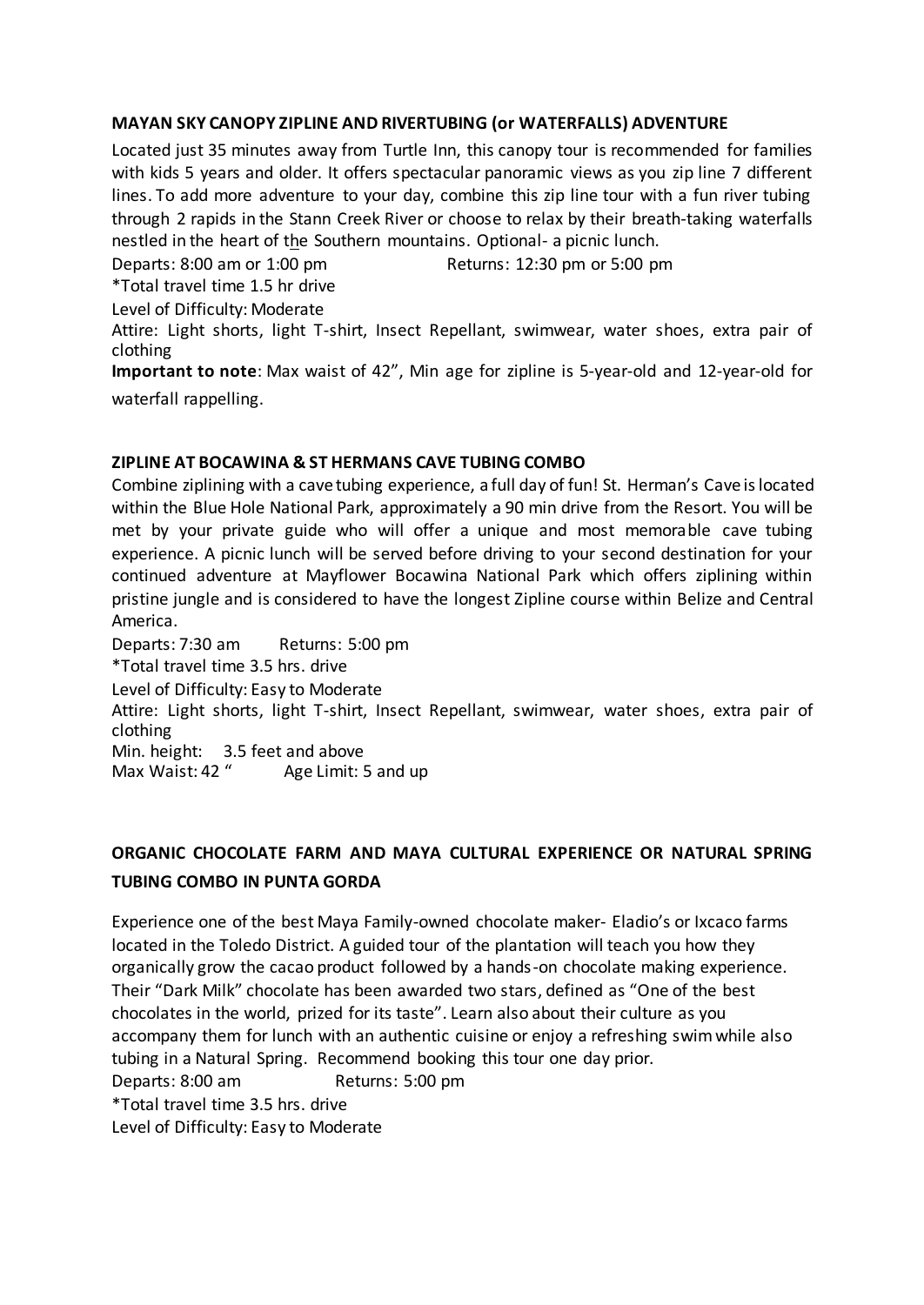## **ORGANIC CHOCOLATE FARM TOUR AND SWIMMING IN WATERFALL**

Start your day with a visit to a traditional Chocolate Farm experience led by Julio Sacqui, a master chocolate maker who offers a two-hour farm to-factory tour which includes a trip to the cacao plantation. The full process is explained right through to the finished bar of dark chocolate. Finish your tour with a trip to the Mayan King waterfall – enjoy lunch and take a dip in the pristine waters at the base of the falls, or just sit and enjoy the serenity of the falls.

Departs: 9:00 am Returns: 2:00 pm \*Total travel time 1 hr. drive Level of Difficulty: Easy

# **ADVENTURES**

## **NIM LI PUNIT AND/OR LUBAANTUN AND MAYA CULTURAL EXPERIENCE**

Located in the beautiful rainforest of the Toledo District in Southern Belize, a one hour and a half scenic drive from Turtle Inn leads you to Nim Li Punit, a late-classic Maya ceremonial site with several unique stelae including one of the longest in the Maya world. After a fascinating guided tour of the ruins and small but informative museum we'll drive to the nearby Indian Creek village for a short demonstration of traditional corn tortilla making. Following a tasty Maya lunch there will be a demonstration of authentic Maya weaving using a back-strap loom.

Departs: 8:00 am Returns: 4:30 pm

\*Total travel time 3.5 hrs. drive

Level of Difficulty: Easy

Attire: Long or short pants, T-shirt/ Long sleeves, Sunscreen, Insect Repellant, Hiking/Tennis shoes

## **NIM LI PUNIT AND/OR LUBAANTUN AND BLUE CREEK CAVE**

Located in the beautiful rainforest of the Toledo District in Southern Belize, a 90 min scenic drive leads you to the late-classic ceremonial site of Nim Li Punit, with several unique stela and a tomb. After your visit at Nim Li Punit, continue to Blue Creek Cave. First, a 30 minute hike brings you to the entrance of the wet caves. As you swim through the cave, you will be surrounded by cascading waters, stalactites and crystal-like formations. Note: The Blue Creek is not recommended for guests with mobility restrictions.

Departs: 8:00 am Returns: 5:00 pm

\*Total travel time 3.5 hrs. drive

Level of Difficulty: Moderate to Extreme

Attire: light shorts and t-shirt that can get wet, swimwear, hiking/water shoes with covered toes, Insect repellant and an extra pair of clothing

Important: Must be fit enough to be able to maneuver over rocky terrain and recommended to be able to swim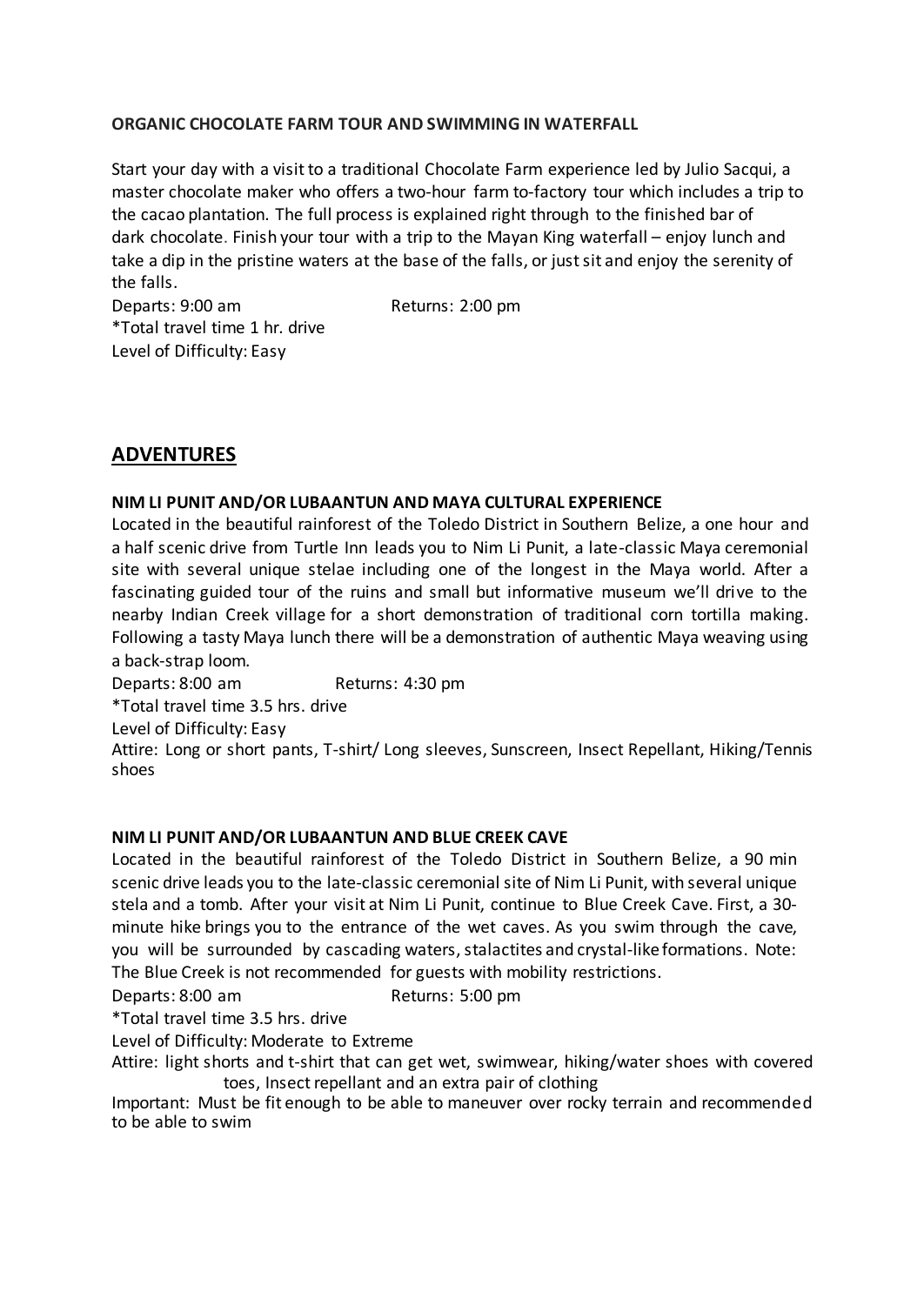## **NIM LI PUNIT AND/OR LUBAANTUN AND RIO BLANCO WATERFALLS**

Located in the beautiful rainforest of the Toledo District in Southern Belize, a 90 min scenic drive leads you to the late-classic ceremonialsiteof NimLi Punit, with several unique stela and a tomb. Continue through the day enjoying a picnic lunch and venture to Rio Blanco Waterfalls where water cascades 20 feet from a cliff into a large blue-green pool below, which is perfect for swimming. Note: This waterfall is seasonal.

Departs: 8:00 am Returns: 5:00 pm \*Total travel time 3.5 hrs. drive Level of Difficulty: Easy Attire: Shorts, T-shirt, Swimwear, Sunscreen, Hiking/Water shoes and Insect Repellant

## **COCKSCOMB BASIN WILDLIFE SANCTUARY & JAGUAR PRESERVE**

The world's only Jaguar preserve is a superb place for birding, hiking and possible wildlife sightings. The 128,000 acre wildlife sanctuary has well marked hiking trails ranging from easy to challenging and is a jaguar hotspot which also provides habitat to Howler Monkeys, Agouti, Brocket Deer and Peccary. Take a picnic lunch, enjoy fun tubing down the river, then cool off under refreshing waterfalls.

Departs: 8:00 am Returns: 3:30 pm

\*Total travel time 2.5 hrs. drive

Level of Difficulty: Moderate to Extreme

Attire: Long pants, long sleeve, Sunscreen, Insect Repellant, Extra pair of clothes, Swimwear, Water and Hiking shoes

Important: Must be fit enough to do a 1½ hour hike over hilly terrain

## **Add on options: COCKSCOMB BASIN WILDLIFE SANCTUARY & JAGUAR PRESERVE AND CHOCOLATE MAKING EXPERIENCE.**

Learn on how cacao trees are cultivated as you walk the Che'il Chocolate Cacao Farm. After returning from the farm you'll have the opportunity to make your own chocolate using traditional stone tools followed by a tour to the facility where Che'il Chocolate makes their bars to sell using modern machinery.

Departs: 8:00 am Returns: 4:30 pm

\*Total travel time 2.5 hrs. drive

Level of Difficulty: Moderate to Extreme

## **SUNSET HIKE AT COCKSCOMB BASIN WILDLIFE SANCTUARY**

Hike to enjoy a magnificent sunset over the majestic Tiger Fern Mountain while enjoying some snacks and wine at the peak. Experience once in a lifetime a night swim in the waterfalls followed by a night hike in the sanctuary with an increase chance of seeing the nocturnal cats including jaguars.

Departs: 2:00 pm Returns: 9:00 pm

\*Total travel time 2.5 hrs. drive

Level of Difficulty: Moderate to Extreme

Attire: Long pants, long sleeve, sunscreen, insect repellant, extra suit of clothes, swimwear, water and hiking shoes

Important: Must be fit enough to do a 1.5 hrs. hike over hilly terrain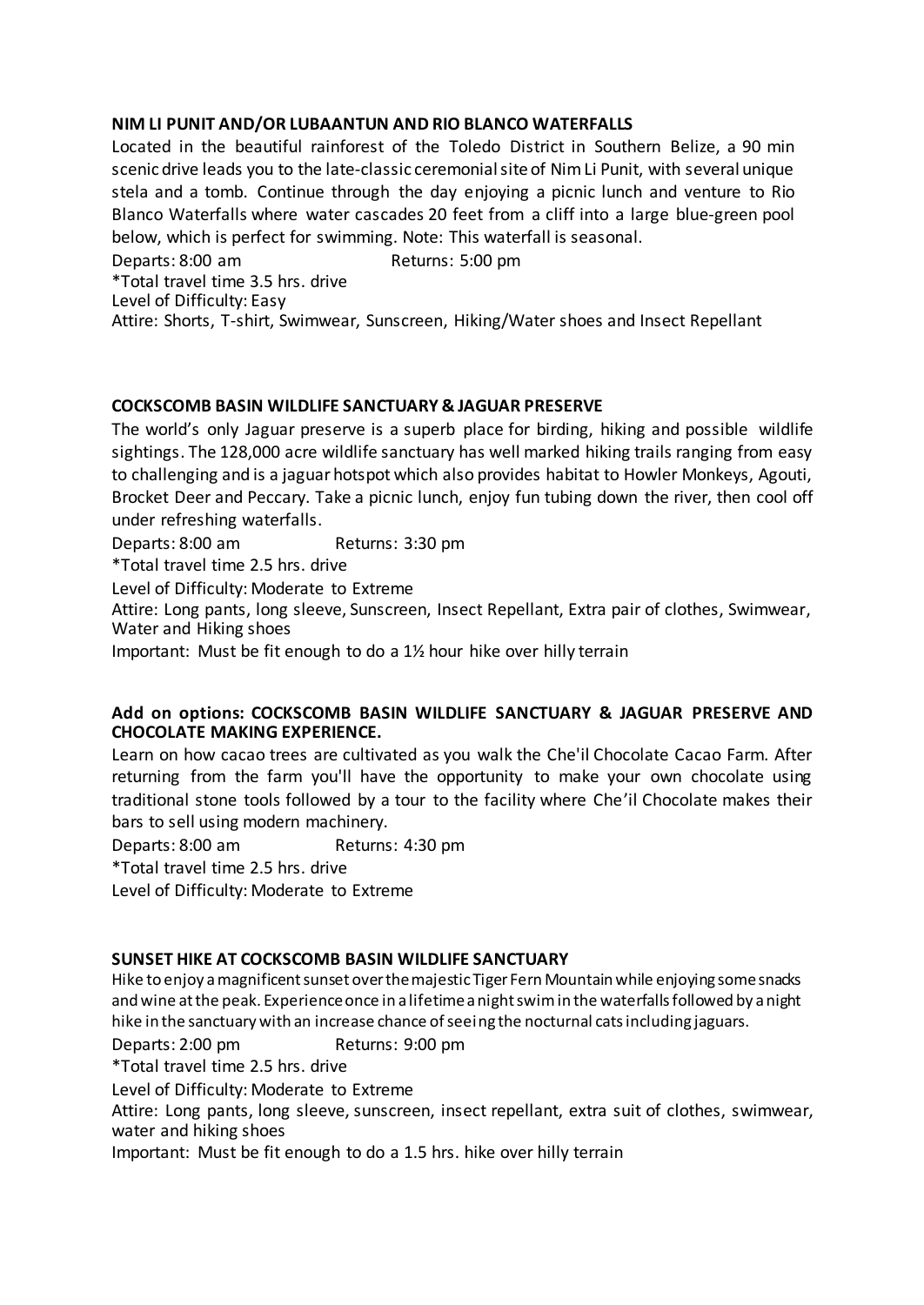## **ACTUN TUNICHIL MUKNAL**

Referred to as the ATM Cave (The Cave of the Crystal Sepulchre), this adventure has been listed as one of the Number 1 Top Sacred Caves by National Geographic. Located just 2.5 hours away, you will drive through spectacular views of the Maya Mountains. The ATM Cave is only recommended for those of an adventurous spirit who have a good level of fitness. The tour starts with a 40 minute trek through the Tapir Mountain Nature Reserve before you get to the Cave Entrance. The underground stream flows out of the cave entrance and it's necessary to take a short swim into the cave (water depth is about 12 feet). Once you are within the cave, you will be spending approximately 3 hours seeing different formations of stalactites, stalagmites and pillars. It is necessary to squeeze through some tight spaces and climb over rocks to reach the different levels. The rewards are worth it. Two small carved stelae are located above the stream, one carved in the shape of an obsidian blade and the other a stingray spine. On the next level lies the cave's most famous occupant, The Crystal Maiden, an ancient victim of ritual sacrifice probably from the Late Classic Period.

## **Please inquire at front desk on availability.**

Departs: 5:00 am Returns: 4.00pm

\*Total travel time 5 hrs. drive

Level of Difficulty: Extreme

Min. Height: 48 "tall Age Limit: 11 years & up

Attire: Tennis shoe or water shoes, pair of socks, Swim shorts, T-shirt, and a dry change of clothing for the drive back. Swimsuits only are not allowed as it is a sacred cave. Cameras are not allowed in the cave.

## **XUNANTUNICH & CAHAL PECH TOUR**

Located approximately 120 miles away from Placencia is one of the most amazing Archaeological Sites in Belize. Driving for approximately 2.5 hours through a few villages offering scenic views of pristine mountains and miles of citrus valleys in the highlands will take you to Xunantunich. Once there, you will be crossing the Mopan River via a hand cranked ferry. This Classic Periodic Site, known as "Maiden of the Rock" or "Stone Lady" has one of the 2<sup>nd</sup> tallest Mayan Structures in Belize. Climbing up approximately 120 feet to "El Castillo" will offer spectacular views of the jungle surroundings and neighbouring community of Guatemala.

Combine this tour with Cahal Pech, another panoramic Archaeological Site. Located just 20 minutes away from Xunantunich, this site known as "Place of Ticks" provides vast information on the earliest Mayan Settlers of Western Belize. Cahal Pech has large platforms that were used for Ceremonial purposes and highlights large structures, a ball court and multiple monuments with carvings and symbols on their pottery.

A local lunch is included with tour.

Departs at 7:30 am Returns: 5:00 pm

\*Total travel time 5.5 hrs drive

Level of Difficulty: Easy to Moderate

Attire: Long or short pants, t-shirt/ long sleeves, sunscreen, insect repellant, hiking/tennis shoes

**Please inquire with front desk about the possibility of charter flights.**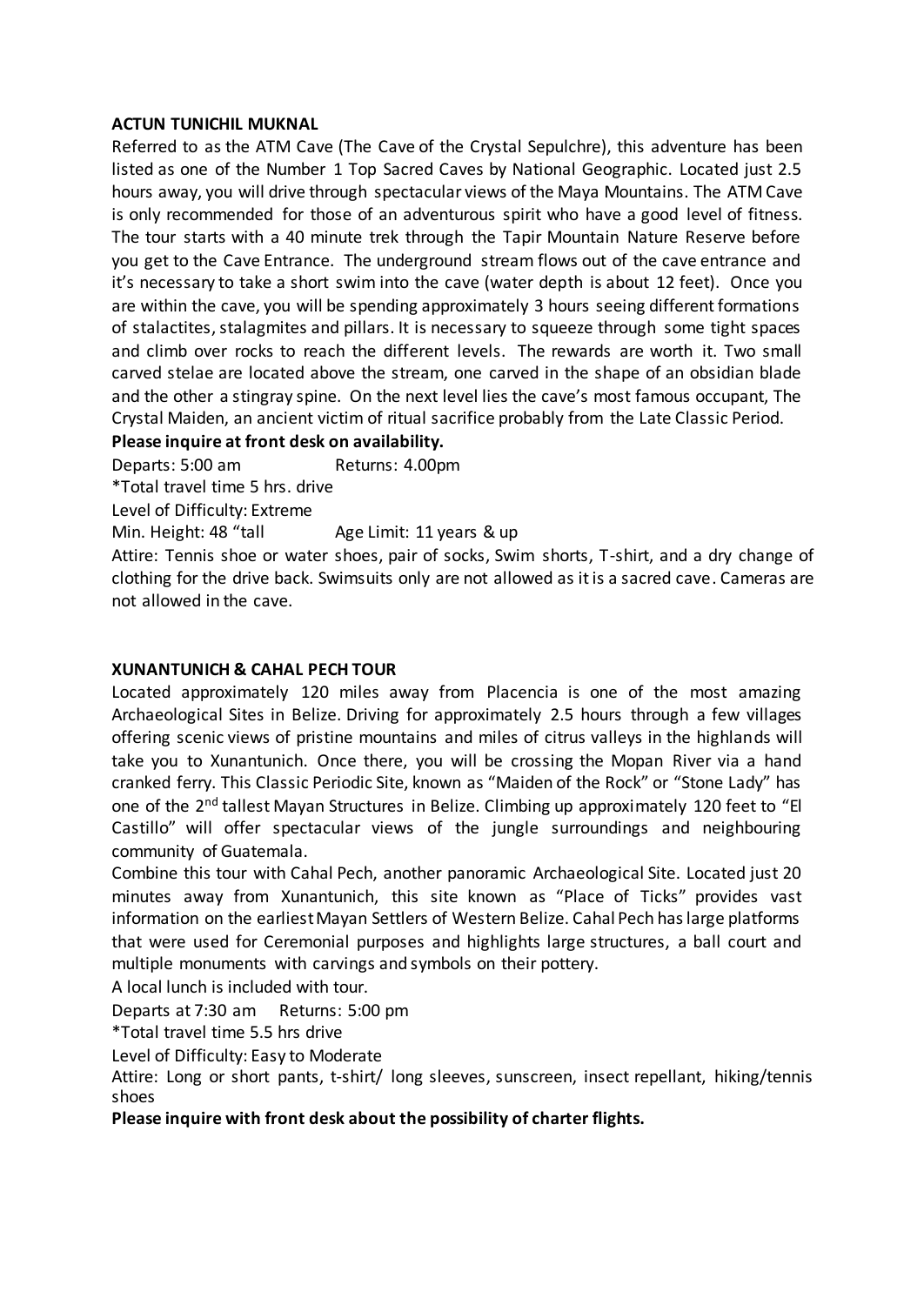#### **MONKEY RIVER WILDLIFE ADVENTURE**

Explore Monkey River by boat observing howler monkeys, coastal and wetland birds, iguanas, crocodiles and many other species of wildlife. With your experienced nature guide at the helm you will slowly weave through the maze of mangrove islands that hug the shoreline. If we're lucky we may see the endangered Manatee as we head south to Monkey River. As the boat moves slowly upriver we'll bird watch and spot turtles, crocodiles and iguanas. Soon it's time to stop and hike through huge stands of bamboo and along jungle trails to view noisy troops of howler monkeys. This is a remarkable and exciting wildlife trip. On our way downriver the boatman will stop in the tiny village of Monkey River for a lunch and an opportunity to purchase souvenirs. (Tour not recommended between months of November to May due to the rainy season)

Departs: 8:00 am Returns: 2:00 pm

\*Total travel time 1.5 hr. boat ride.

Level of Difficulty: Easy

Attire: Long pants, long sleeve, sunscreen, insect repellant, water and hiking shoes

## **GARIFUNA 'BETTA BELIZE IT' CULTURAL EXPERIENCE**

An exquisite Garifuna cultural experience in Hopkins Belize. On this experience, you will be immersed into the culture for a full day and learn about their history, music, and food.

Come visit Kalipuna Island located at the north-end of Hopkins Village Belize where you get to be immersed in our rich Garifuna Culture, parts of which has been proclaimed an oral and intangible heritage of humanity by UNESCO. The historic island is home to Palmetto Grove Garifuna Eco Cultural & Fishing Institute where the Martinez Family welcomes you to learn and have fun all in an effort to serve to preserve a rich indigenous cultural heritage. Join us on our authentic Garifuna Cultural & Culinary Adventure Journey offering an enriching vacation experience to all our guests. This tour is ideal for families, honeymooners, couples, solo travellers, students and mixed groups as it is very interactive and hands on.

Departs: 7:30 am Returns: 4:00 pm

\*Total travel time 2.5 hrs. drive Level of Difficulty: Easy

## **HELICOPTER TOURS**

Astrum Helicopter can take you from Belize International Airport to Blancaneaux and from Blancaneaux to Turtle Inn; hovering over the Maya Mountains and Waterfalls in the background or for a day trip to the Blue Hole; offering spectacular views of the wealth of the region- from ridge to Reef or for an in-style arrival.

Please inquire for details and pricing. Times and tour sites depend on availability.

## **CAVE TUBING AT IAN ANDERSON CAVES BRANCH**

After a 90 min drive from the resort, take a short 15 mins jungle bus ride to the Cave Branch river system where you will tube along for 100 feet to the entrance of the cave system. Your underground expedition takes you off the beaten path to explore ancient Mayan ceremonial centers, pottery, artifacts, altars, obsidian bloodletting blades, jade and the actual footprints of the Shaman and priests that date back to 400 A.D. Imagine the experience as you float through an underground cathedral, turning your lights off and floating away into time as your professional guide shares with you the history of the caves and the Mayan world. A picnic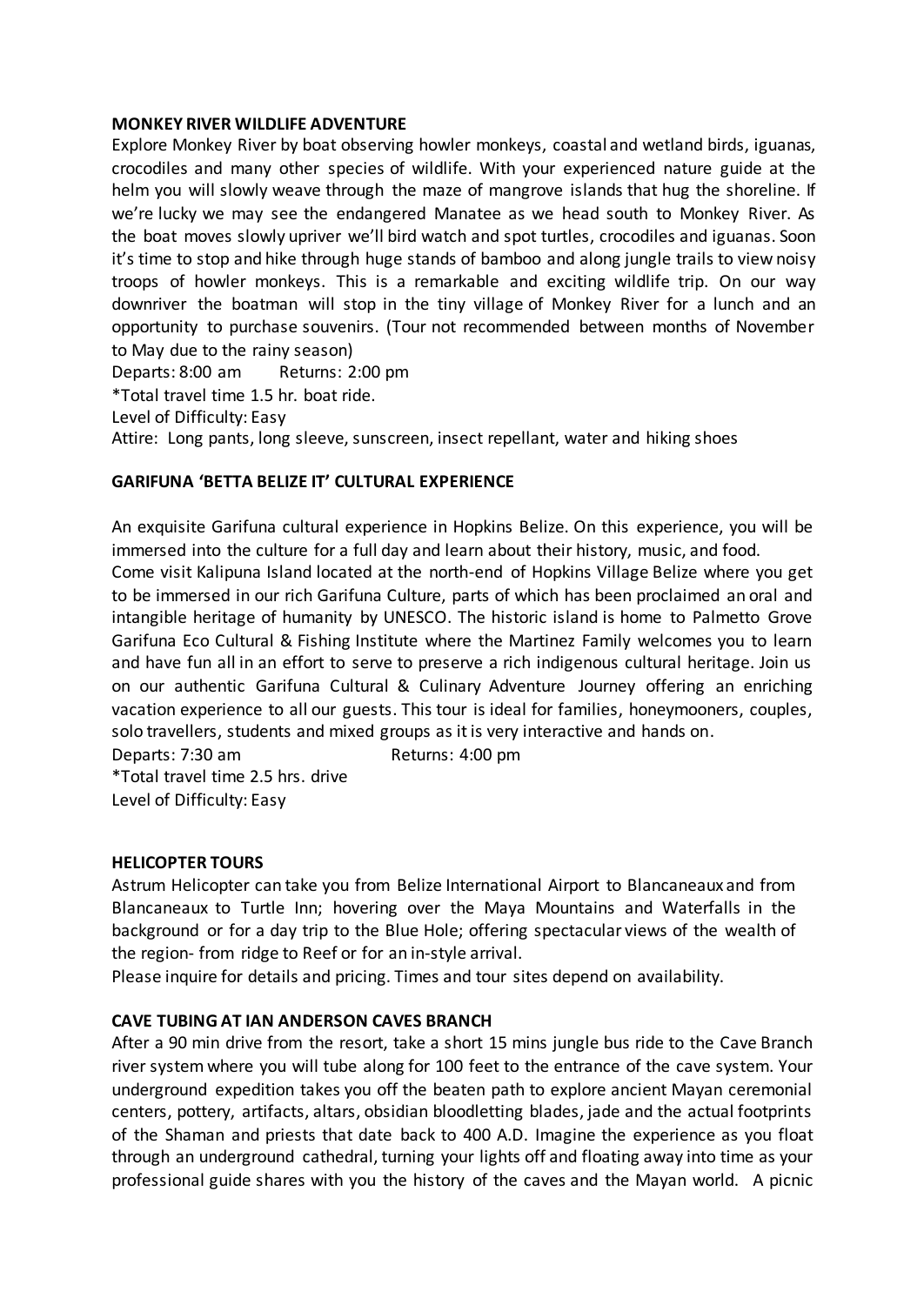Lunch will be served by your guide within the cave system to the sounds of the underground caves, chatting with your fellow adventurers an experience you will not forget.

Departs: 6:30 am Returns: 4:30 pm

\*Total travel time 3.5 hrs. drive.

Level of Difficulty: Moderate to Extreme

Attire: Light Shorts and t-shirt that can get wet and allow movement, Hiking/Water shoes with covered toes, Insect repellant and an extra suit of clothing

Important: Extensive underground hiking and climbing throughout the cave is necessary in addition to cave tubing

## **HORSEBACK RIDING**

Outback Trails located at the Kendal Bridge just about an hour drive from Turtle Inn feature great riding experiences through citrus orchards, along the jungle trails leading up a river where one can swim and your horse can drink fresh mountain water. Bring along a tasty picnic and a bottle of Coppola wine to complete the day.

Departs: 7:30 am or 1:00 pm Returns: 1:00 pm or 6:00 pm

\*Total travel time 2 hrs. drive

Attire: Long pant, t-shirt, bug spray, sunscreen, tennis/hiking shoes and swim wear Age Limit: 12 years and up

*For all tours we suggest bringing hiking shoes, a camera, binoculars, a swimsuit, a change of clothes, sunscreen and bug repellant. For tours which include a hike, long pants are advisable.*

## **FULL DAY BIRDING - RIDGE TO REEF BIRDING EXPERIENCES**

The birding from Turtle Inn is superb due to the wide range of habitats within easy reach of the resort. We offer a daily morning bird walk plus distinct birding tours. Each tour can be customized based on the preferences and target species of the birders. Please inquire for details and pricing.

#### **MORNING BIRDING WALK**

A walk through the property from beachfront to lagoon with one of our expert guides. Time: 6:00am to 7:00am

Wednesday and Saturday (Complimentary)

#### **COCKSCOMB & PLACENCIA LAGOON**

The tropical moist forests of the 128,000-acre wildlife sanctuary offer fantastic and varied birding with 290 species recorded within the protected area. The long, shallow lagoon backed by coastalsavanna provides a bird-rich environment. Numerous small creeksflow through dense mangrove stands into the lagoon attracting a wide range of raptors and waders.

#### **SITTIE RIVER & HOPKINS**

Sittie River, situated between the riverbanks and mountains offers a diverse ecosystem and lush vegetation that are home to the majority of birds species that can be found in Belize. With Hopkins being just across the river, it offers an opportunity to sight some of Belize's Wetland Birds.